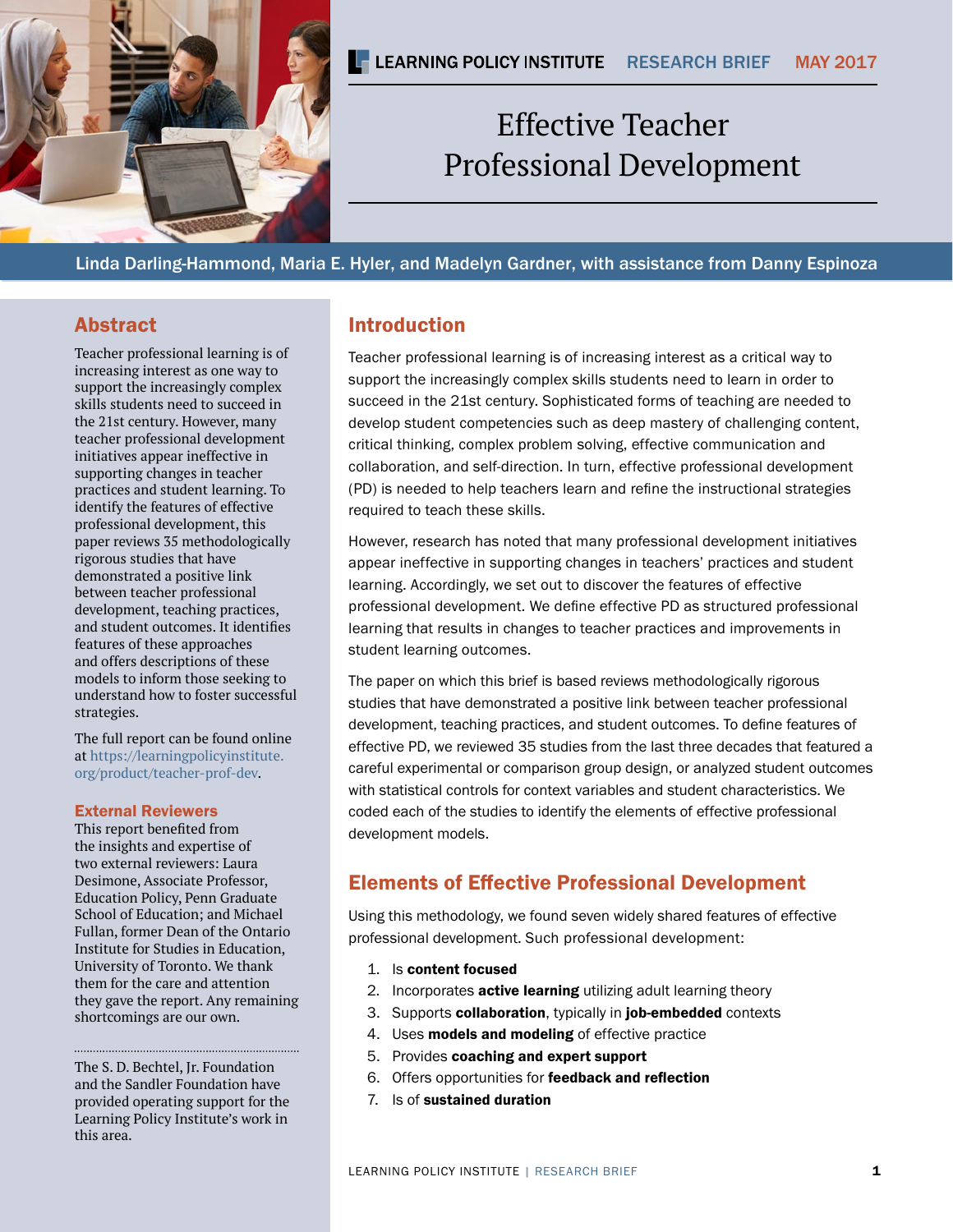Our research shows that effective professional learning experiences typically incorporate most or all of these elements, as suggested in the examples below. Each of these elements was part of the professional development addressed in at least 30 of the 35 studies we reviewed, and some were featured in all 35.

#### Content Focus

Professional development that focuses on teaching strategies associated with specific curriculum content supports teacher learning within their classroom contexts. As one example, the Science Teachers Learning from Lesson Analysis program (STeLLA) seeks to strengthen teachers' understanding of how to teach science productively. Its first goal is to deepen teacher understanding of students' science thinking, which helps teachers anticipate and respond to students' ideas and misunderstandings in productive ways. Its second

Professional development that focuses on teaching strategies associated with specific curriculum content supports teacher learning within their classroom contexts.

goal is to help teachers learn to sequence science ideas to help students construct a coherent "story" that makes sense to them.

Over the course of more than 100 hours, STeLLA teachers studied and discussed video cases of teaching, including student work and teacher interviews. They also taught model lessons themselves and analyzed their teaching with their colleagues, evaluating the experience and student work to revise the lessons for colleagues to then teach in a form of lesson study. These teachers' students achieved significantly greater learning gains on science pre- and post-tests than comparison students whose teachers received content training only, $1$  a finding further confirmed by a second randomized study of the program several years later.2

#### Active Learning

Active learning provides teachers with opportunities to get hands-on experience designing and practicing new teaching strategies. In PD models featuring active learning, teachers often participate in the same style of learning they are designing for their students, using real examples of curriculum, student work, and instruction. For example, Reading Apprenticeship is an inquiry-based PD model designed to help high school biology teachers integrate literacy and biology instruction in their classrooms. Each of the program's 10 fullday sessions is designed to immerse the teachers in the types of learning activities and environments they will then be creating for their students. Working together, teachers study student work, videotape classroom lessons for analysis, and scrutinize texts to identify potential literacy challenges to learners.

Teachers in the program practice classroom routines that will help to build student engagement and student collaboration, such as "think-pair-share," jigsaw groups, and text annotation. Reflection and other metacognitive routines such as think-alouds and reading logs for science investigations are also used in PD sessions. In a randomized control study in a set of high-poverty schools, this active learning PD model resulted in student reading achievement gains equivalent to a year's additional growth compared with control group students, as well as significantly higher achievement on state assessments in English language arts and biology.<sup>3</sup>

#### **Collaboration**

High-quality professional development creates space for teachers to share ideas and collaborate in their learning, often in job-embedded contexts that relate new instructional strategies to teachers' students and classrooms. By working collaboratively, teachers can create communities that positively change the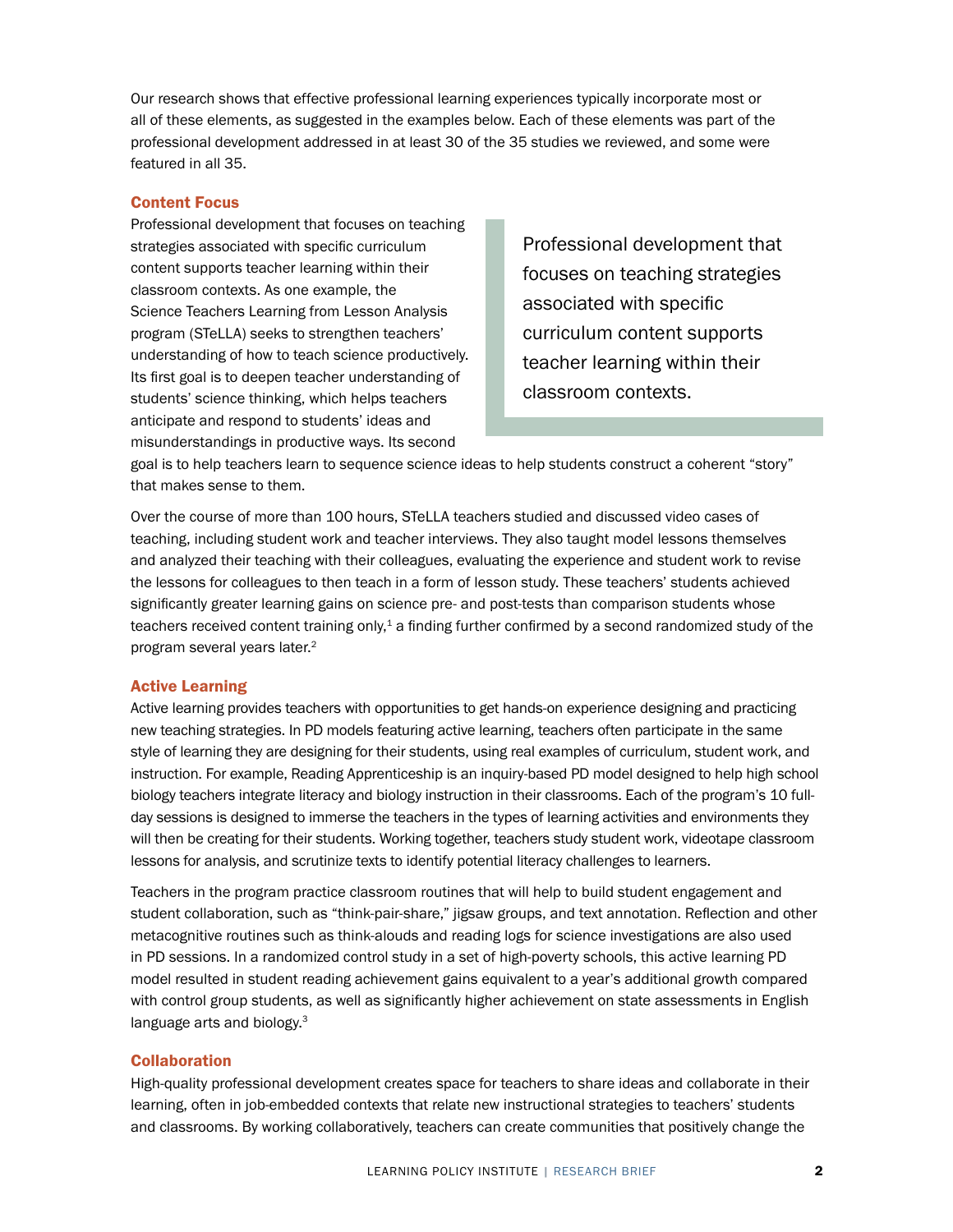culture and instruction of their entire grade level, department, school, and/or district. "Collaboration" can span a host of configurations—from one-on-one or small group collaboration to schoolwide collaboration to collaboration with other professionals beyond the school.

In one program in a Texas district, teachers engaged in on-site, small-group professional development to promote inquiry-based, literacy-integrated instruction in science classrooms to improve English language learners' science and reading achievement. Through the initiative, teachers and paraprofessionals participated in collaborative biweekly workshops in which they jointly reviewed upcoming lessons, discussed science concepts with peers, engaged in reflections on their students' learning, and participated as learners in the types of inquiry-based science activities they would be implementing for their students. They also received instruction in strategies for teaching English language learners. Students who received enhanced instructional activities and whose teachers received PD demonstrated significantly higher science and reading achievement than students who were engaged in business-as-usual instruction.4 By focusing on improving the practice of teachers of English language learners, this kind of collaborative, districtwide PD can have important implications for improving the equity of whole systems.

#### Use of Models and Modeling

Curricular models and modeling of instruction provide teachers with a clear vision of what best practices look like. Teachers may view models that include lesson plans, unit plans, sample student work, observations of peer teachers, and video or written cases of accomplished teaching.

For example, in a program used across a number of states, PD focused on the types of pedagogical Curricular models and modeling of instruction provide teachers with a clear vision of what best practices look like.

content knowledge teachers need to effectively teach elementary science. Curricular and instructional models were used in multiple ways to support teacher learning. For example, one group of teachers analyzed teaching cases drawn from actual classrooms and written by teachers. Another set of teachers worked in carefully structured, collaborative groups to analyze examples of student work from a shared unit taught in their own classrooms. A third group used metacognitive strategies to reflect on their instruction and its outcomes. Teachers also had access to a "task bank" of formative assessment model items they could use with their students during the program.

These types of models support teachers' ability to "see" what good practices look like and implement new strategies in their classrooms. In a randomized experimental study, students of teachers who participated in any of these PD opportunities had significantly greater learning gains on science tests than students whose teachers did not participate, and these effects were maintained a year later.<sup>5</sup>

#### Coaching and Expert Support

Coaching and expert support involve the sharing of expertise about content and practice focused directly on teachers' individual needs. Experts may share their specialized knowledge as one-on-one coaches in the classroom, as facilitators of group workshops, or as remote mentors using technology to communicate with educators. They may include master teachers or coaches based in universities or professional development organizations.

In one coaching initiative designed to enhance early literacy instruction among Head Start teachers, educators participated in biweekly sessions with a university-based literacy coach following a twoday orientation that introduced them to the literacy concepts. Prior to each session (which could be conducted in person or remotely), coaches and teachers collaboratively chose a specific instructional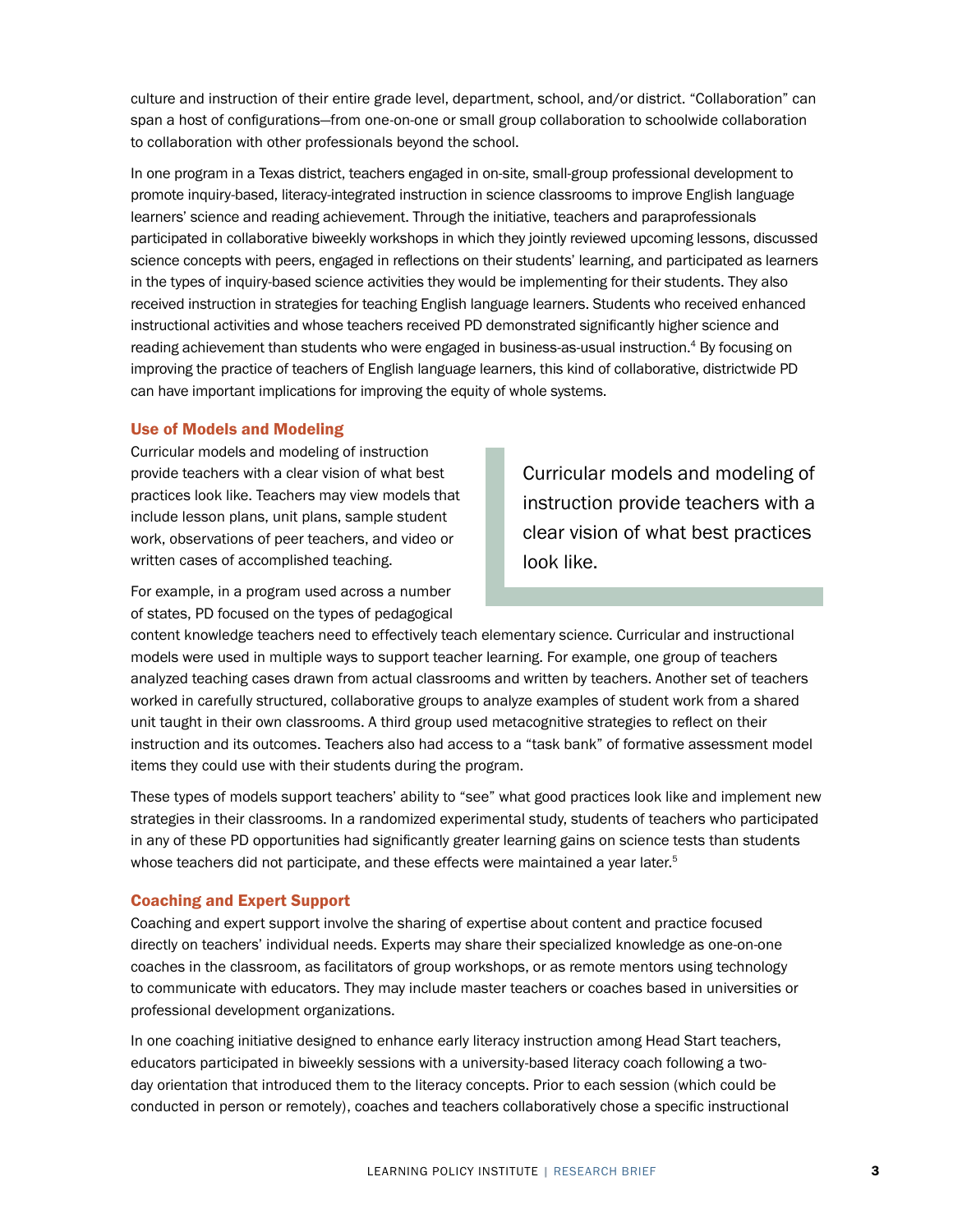practice on which to focus their time together. Coaches then observed teachers in their classrooms and provided both supportive and constructive oral and written feedback on their teaching, facilitating the implementation of desired instructional practices.

For remote coaching, educators shared 15-minute video clips and coaches provided detailed written feedback, supported by links to video exemplars and other materials available through the program. The semester-long program included 16 hours of workshops and seven coaching sessions. A twoyear randomized controlled trial found that classrooms led by these teachers demonstrated larger gains and higher performance on a widely used early childhood classroom quality assessment, and their students experienced larger gains on a number of early language and literacy skills than did those in the control group.6

#### Feedback and Reflection

High-quality professional learning frequently provides built-in time for teachers to think about, receive input on, and make changes to their practice by facilitating reflection and soliciting feedback. Feedback may be offered as teachers analyze lesson plans, demonstration lessons, or videos of teacher instruction, which also provide opportunities for reflection about what might be refined or retained and reinforced. These activities are frequently undertaken in the context of a coaching session or workshop, but may also occur among peers.

For example, in a program targeting early childhood educators' ability to promote children's language and literacy development, educators enrolled in a facilitated online course called eCIRCLE. The course included videos of model lessons, online coursework and knowledge assessments, and opportunities to plan lessons and practice skills in small groups and in teachers' own classrooms. The course also offered interactive message boards that were moderated by expert facilitators. Teachers participated in four hours of this coursework per month throughout the school year. They received a supplemental curriculum on preschool language and literacy skills and were encouraged to monitor children's language and literacy progress using a common tool. In addition, some educators participated in biweekly on-site mentoring sessions with the expert facilitators, who observed the teacher's practice, then facilitated reflective followup and provided positive and constructive feedback. In a randomized controlled study of the program, researchers found that students of teachers who received expert mentoring and feedback experienced the greatest gains on a variety of language and literacy outcomes.<sup>7</sup>

#### Sustained Duration

Effective professional development provides teachers with adequate time to learn, practice, implement, and reflect upon new strategies that facilitate changes in their practice. As a result, strong PD initiatives typically engage teachers in learning over weeks, months, or even academic years, rather than in short, one-off workshops.8

For example, the Transformative Professional Development program is a two-year PD model to enhance science instruction for Spanish-speaking elementary school students. The program begins with a two-week summer workshop that includes graduate-level coursework on teaching elementary science. Teachers' learning from this intensive workshop is reinforced through occasional release days and monthly grade-level workshops with professional learning communities. These additional sessions support teachers in deepening their learning and provided space for ongoing support in implementing the new curriculum.

This model not only offers teachers the opportunity to return repeatedly to the PD material over the course of a semester, but also to apply their learning within the context of their classroom between workshops. This cycle is repeated in the second year, with an additional summer workshop and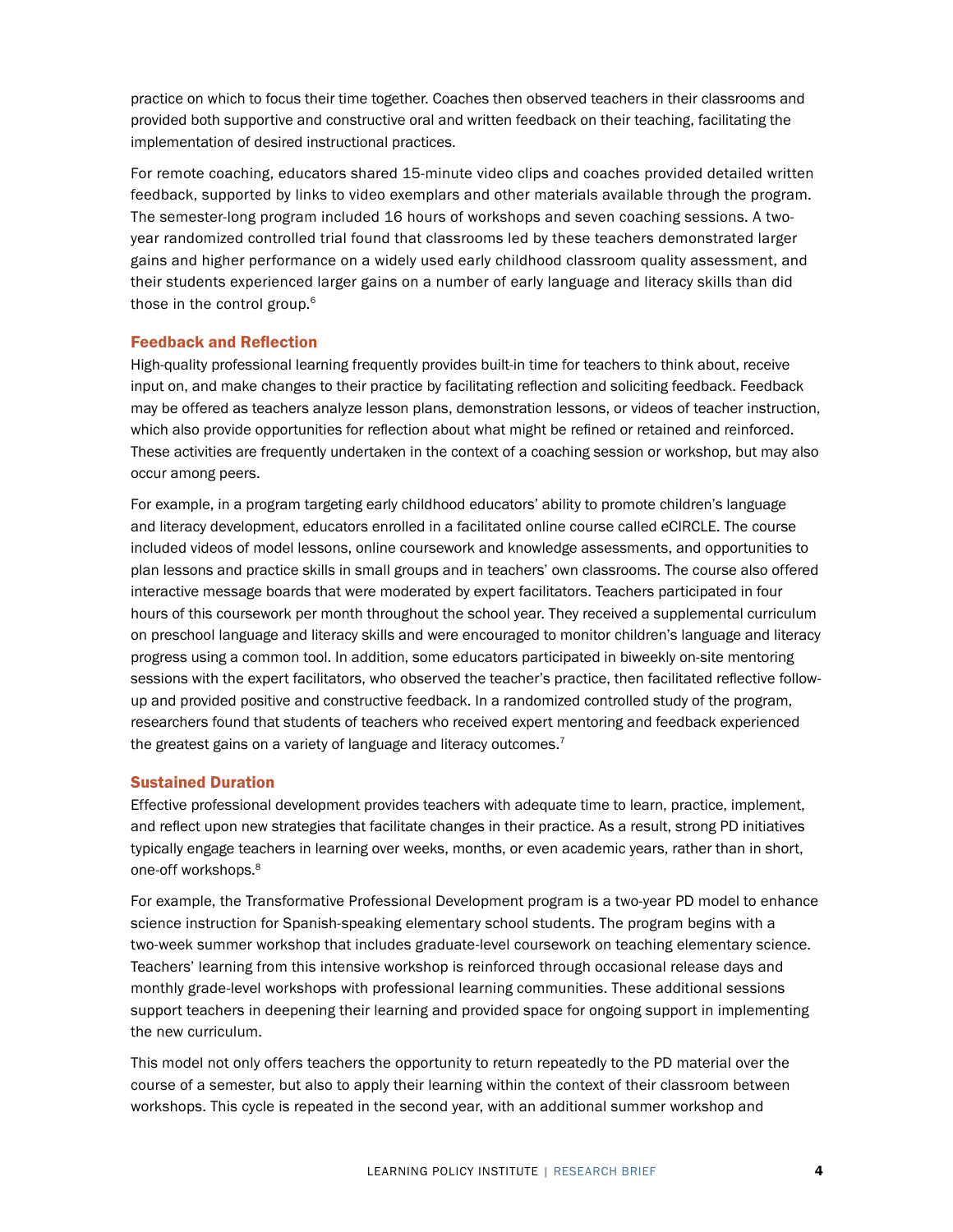continued release days. In a comparison group study, students whose teachers participated in the program demonstrated significantly larger improvements in science achievement over time than students whose teachers experienced business-as-usual PD.9 By promoting learning over time, both within and between sessions, PD that is sustained may lead to many more hours of learning than is indicated by seat time alone.

#### Putting It All Together

Our research shows that effective professional learning incorporates most or all of these elements. Well-designed professional learning communities, such as those instituted by the National Writing Project, can integrate these elements to support teacher learning resulting in student learning gains. This collaborative and job-embedded professional development, described in additional detail in the box that follows, can enable widespread improvement within and beyond the school level.

### National Writing Project: Learning From Professional Communities Beyond the School

The National Writing Project (NWP), which began as the Bay Area Writing Project, started in 1973 as a partnership between the University of California at Berkeley and local school districts. It has grown to over 185 sites in all 50 states, the District of Columbia, Puerto Rico, and the U.S. Virgin Islands. At the heart of the model are local school-university partnerships, each of which operates as an autonomous site to support context-specific strengths and meet context-specific challenges.

Despite the autonomy of the local sites, there are common design features and core principles that guide each site and are aligned with all of the elements identified in our research. The national network focuses on supporting the success of each local site. NWP local sites first focus on creating community among a small group of teachers during a five-week summer institute in which teachers engage in writing, share their work, and critique their peers. In the process of making their work public and critiquing others, teachers learn how to make implicit rules and expectations explicit, and how to give and receive constructive feedback as students. These summer institutes are held at each site and run by "teacher consultants"—NWP veteran teachers who are trained and supported by the national network.

In the process of making their work public and critiquing others, teachers learn how to make implicit rules and expectations explicit, and how to give and receive constructive feedback as students.

The summer institutes, which are designed to promote risk-taking and collaboration, provide a foundation for ongoing learning for teachers once they leave. These ongoing professional learning programs are collaboratively designed by schools and universities and led by teacher consultants. In addition, NWP provides a wide variety of ways to promote active, collaborative learning within and across sites; newsletters, annual conferences, and opportunities to lead workshops are catalysts for the continuous engagement of teachers, creating the intersection of professional learning communities within the school and across the profession.<sup>10</sup>

A recent random assignment study of the College-Ready Writers Program (CRWP), a National Writing Project program that focuses specifically on the argument writing of students in grades 7 through 10, demonstrated its promise for supporting student learning. SRI conducted the study of CRWP in 22 high-poverty rural districts across 10 states, which were compared to a control group of 22 additional high-poverty rural districts. The CRWP components included: PD of at least 90 hours over two years with supports that included demonstration lessons, coaching, codesigning learning tasks, co-planning, curricular resources including lesson units for argument writing, and formative assessment tools to help teachers focus on student learning. In contrast, the control group engaged in "business as usual" professional development.

CRWP was found to have a positive, statistically significant impact on three of four attributes of student writing: content, structure, and stance. The remaining attribute, writing conventions, was marginally significant. Authors of the study note, "… this study of teacher professional development is one of the largest and most rigorous to find evidence of an impact on student academic outcomes," indicating the power of high-quality PD to affect student achievement improvements at scale.<sup>11</sup>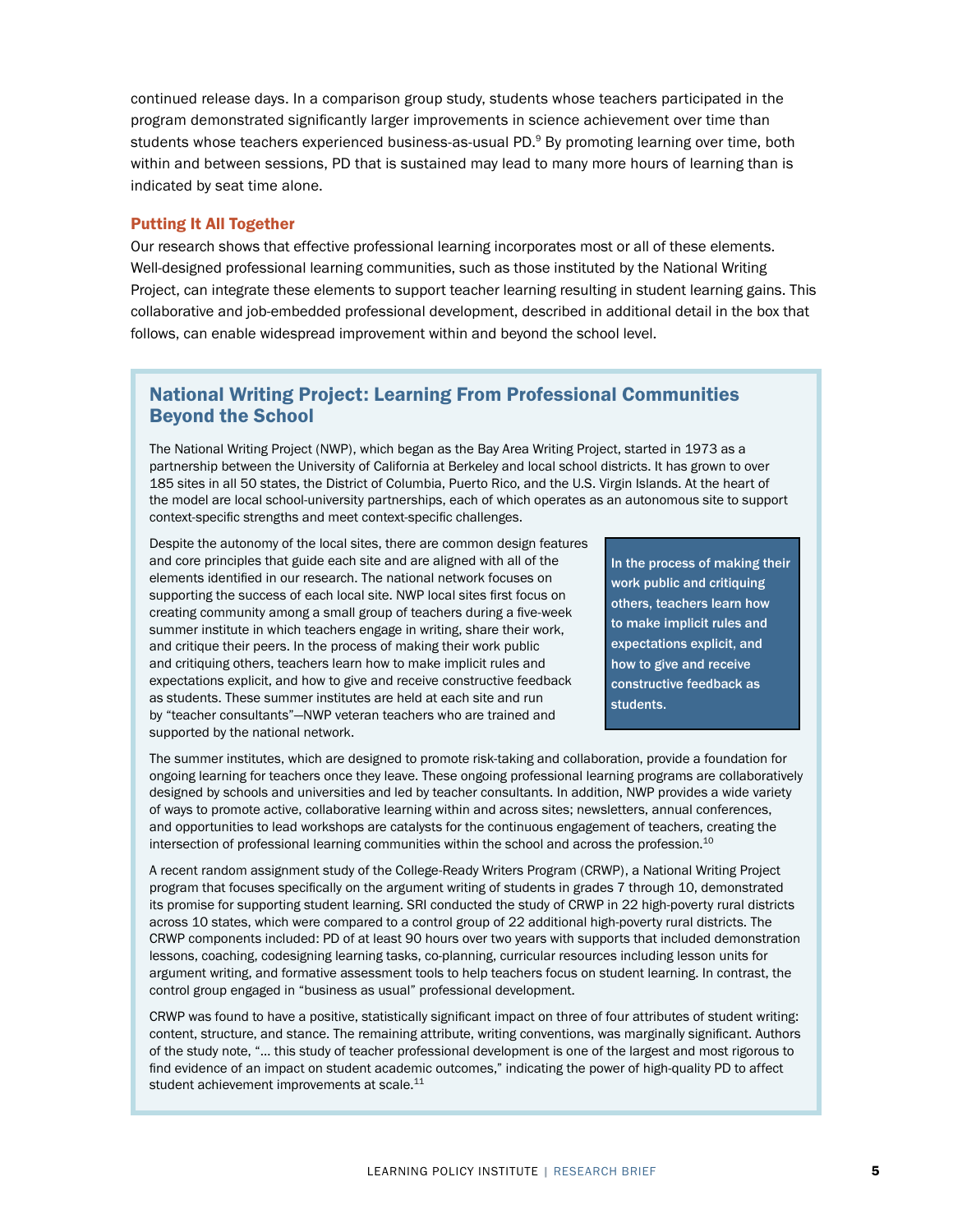# Creating Conditions for Effective Professional Development

The quality of a PD initiative's implementation has implications for its overall effectiveness in enhancing teacher practice and improving student learning. Researchers have found that willing teachers are sometimes unable to implement professional development practices due to obstacles that are beyond their control.<sup>12</sup> Even the best-designed professional development may fail to produce desired outcomes if it is poorly implemented due to barriers such as:

Even the best-designed professional development may fail to produce desired outcomes if it is poorly implemented.

- inadequate resources, including necessary curriculum materials;
- lack of a shared vision about what high-quality instruction entails;
- lack of time for implementing new instructional approaches during the school day or year;
- failure to align state and local policies toward a coherent set of instructional practices;
- dysfunctional school cultures; and
- inability to track and assess the quality of professional development.<sup>13</sup>

Implementing professional development well also requires responsiveness to the specific needs of teachers and learners, and to the school and district contexts in which teaching and learning will take place. These types of common obstacles to professional development should be anticipated and planned for during both the design and implementation phases of professional development.

# Implications for Policy and Practice

Policy can help support and incentivize the kind of evidence-based PD described here. For example:

- 1. Policymakers could **adopt standards for professional development** to guide the design, evaluation, and funding of professional learning provided to educators. These standards might reflect the features of effective professional learning outlined in this report, as well as standards for implementation.
- 2. Policymakers and administrators could evaluate and redesign the use of time and school schedules to increase opportunities for professional learning and collaboration, including participation in professional learning communities, peer coaching and observations across classrooms, and collaborative planning.
- 3. States, districts, and schools could regularly **conduct needs assessments** using data from staff surveys to identify areas of professional learning most needed and desired by educators. Data from these sources can help ensure that professional learning is not disconnected from practice and supports the areas of knowledge and skills educators want to develop.
- 4. State and district administrators could identify and develop expert teachers as mentors and coaches to support learning in their particular area(s) of expertise for other educators.
- 5. States and districts can integrate professional learning into their Every Student Succeeds Act (ESSA) school improvement initiatives, such as efforts to implement new learning standards, use student data to inform instruction, improve student literacy, increase student access to advanced coursework, and create a positive and inclusive learning environment.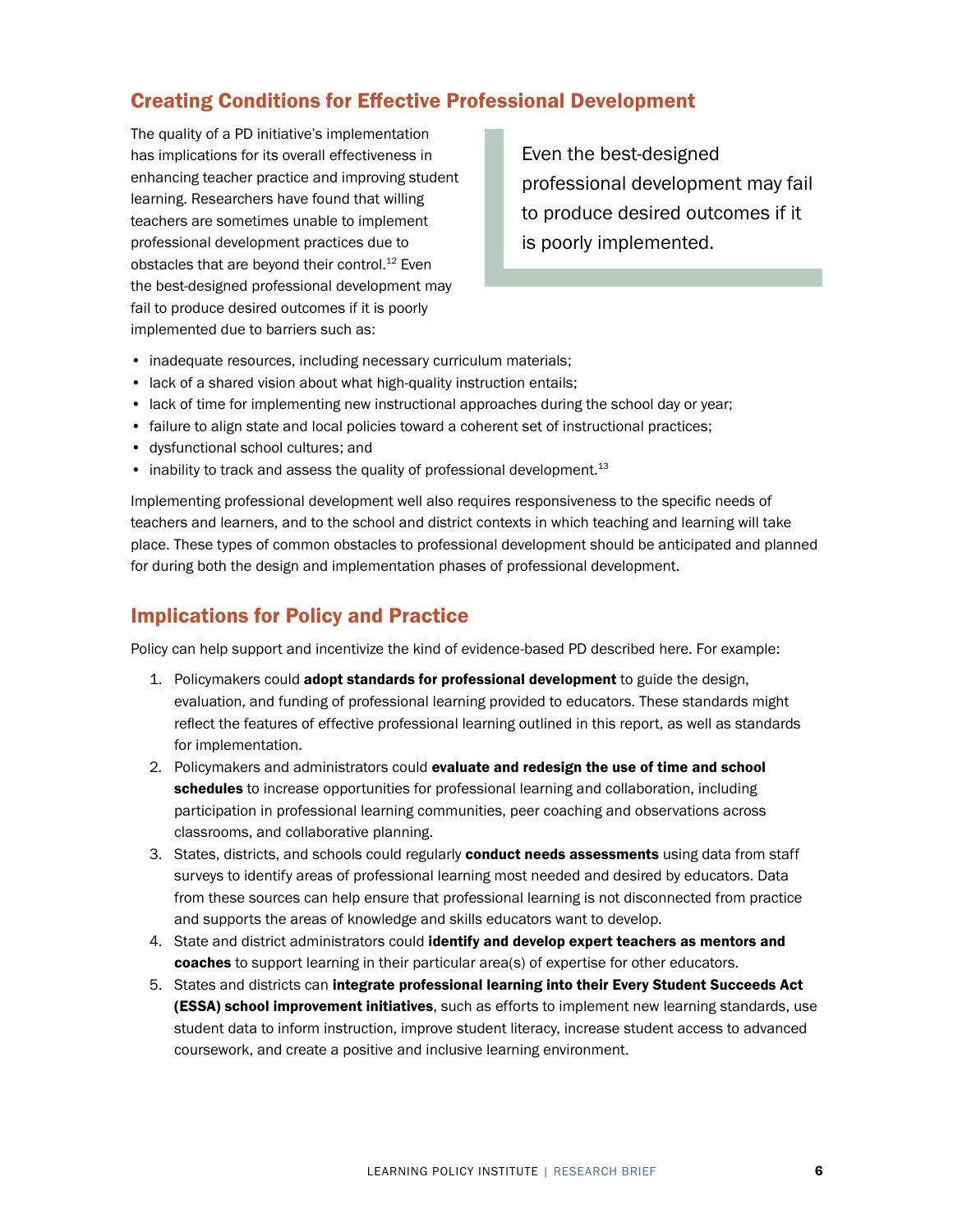- 6. States and districts can provide technology-facilitated opportunities for professional learning and coaching, using funding available under Titles II and IV of ESSA to address the needs of rural communities and provide opportunities for intradistrict and intraschool collaboration.
- 7. Policymakers can provide flexible funding and continuing education units for learning opportunities that include sustained engagement in collaboration, mentoring, and coaching, as well as institutes, workshops, and seminars.

In the end, well-designed and implemented PD should be considered an essential component of a comprehensive system of teaching and learning that supports students to develop the knowledge, skills, and competencies they need to thrive in the 21st century. To ensure a coherent system that supports teachers across the entire professional continuum, professional learning should link to their experiences in preparation and induction, as well as to teaching standards and evaluation. It should also bridge to leadership opportunities to ensure a comprehensive system focused on the growth and development of teachers.

## **Endnotes**

- 1. Roth, K. J., Garnier, H. E., Chen, C., Lemmens, M., Schwille, K., & Wickler, N. I. Z. (2011). Video-based lesson analysis: Effective science PD for teacher and student learning. *Journal on Research in Science Teaching, 48*(2), 117–148.
- 2. Taylor, J. A., Roth, K., Wilson, C. D., Stuhlsatz, M. A., & Tipton, E. (2017). The effect of an analysis-of-practice, video casebased, teacher professional development program on elementary students' science achievement. *Journal of Research on Educational Effectiveness, 10*(2), 241–271.
- 3. Greenleaf, C. L., Hanson, T. L., Rosen, R., Boscardin, D. K., Herman, J., Schneider, S. A., Madden, S., & Jones, B. (2011). Integrating literacy and science in biology: Teaching and learning impacts of reading apprenticeship professional development. *American Educational Research Journal, 48*(3), 647–717.
- 4. Lara-Alecio, R., Tong, F., Irby, B. J., Guerrero, C., Huerta, M., & Fan, Y. (2012). The effect of an instructional intervention on middle school English learners' science and English reading achievement. *Journal of Research in Science Teaching, 49*(8), 987–1011.
- 5. Heller, J. I., Daehler, K. R., Wong, N., Shinohara, M., & Miratrix, L. W. (2012). Differential effects of three professional development models on teacher knowledge and student achievement in elementary science. *Journal of Research in Science Teaching, 49*(3), 333–362.
- 6. Powell, D. R., Diamond, K. E., Burchinal, M. R., & Koehler, M. J. (2010). Effects of an early literacy professional development intervention on Head Start teachers and children. *Journal of Educational Psychology, 102*(2), 299–312.
- 7. Landry, S. H., Anthony, J. L., Swank, P. R., & Monseque-Bailey, P. (2009). Effectiveness of comprehensive professional development for teachers of at-risk preschoolers. *Journal of Educational Psychology, 101*(2), 448–465.
- 8. Darling-Hammond, L., Wei, R. C., Andree, A., Richardson, N., & Orphanos, S. (2009). *Professional learning in the learning profession.* Washington, DC: National Staff Development Council; Desimone, L. M. (2009). Improving impact studies of teachers' professional development: Toward better conceptualizations and measures. *Educational researcher, 38*(3), 181–199.
- 9. Johnson, C. C. & Fargo, J. D. (2014). A study of the impact of transformative professional development on Hispanic student performance on state mandated assessments of science in elementary school. *Journal of Elementary Science Teacher Education, 25*(7), 845–859.
- 10. Lieberman, A. & Wood, D. (2002). From network learning to classroom teaching. *Journal of Educational Change, 3*, 315–337; McDonald, J. P., Buchanan, J., & Sterling, R. (2004). The National Writing Project: Scaling up and scaling down. *Expanding the reach of education reforms: Perspectives from leaders in the scale-up of educational interventions*, 81–106.
- 11. Gallagher, H. A., Woodworth, K. R., & Arshan, N. L. (2017). Impact of the National Writing Project's College-Ready Writers Program in high-need rural districts. *Journal of Research on Educational Effectiveness, online*, 37.
- 12. Buczynski, S. & Hansen, C. B. (2010). Impact of professional development on teacher practice: Uncovering connections. *Teaching and Teacher Education, 26*(3), 606.
- 13. Tooley, M. & Connally, K. (2016). *No panacea: Diagnosing what ails teacher professional development before reaching for remedies*. Washington, DC: New America.